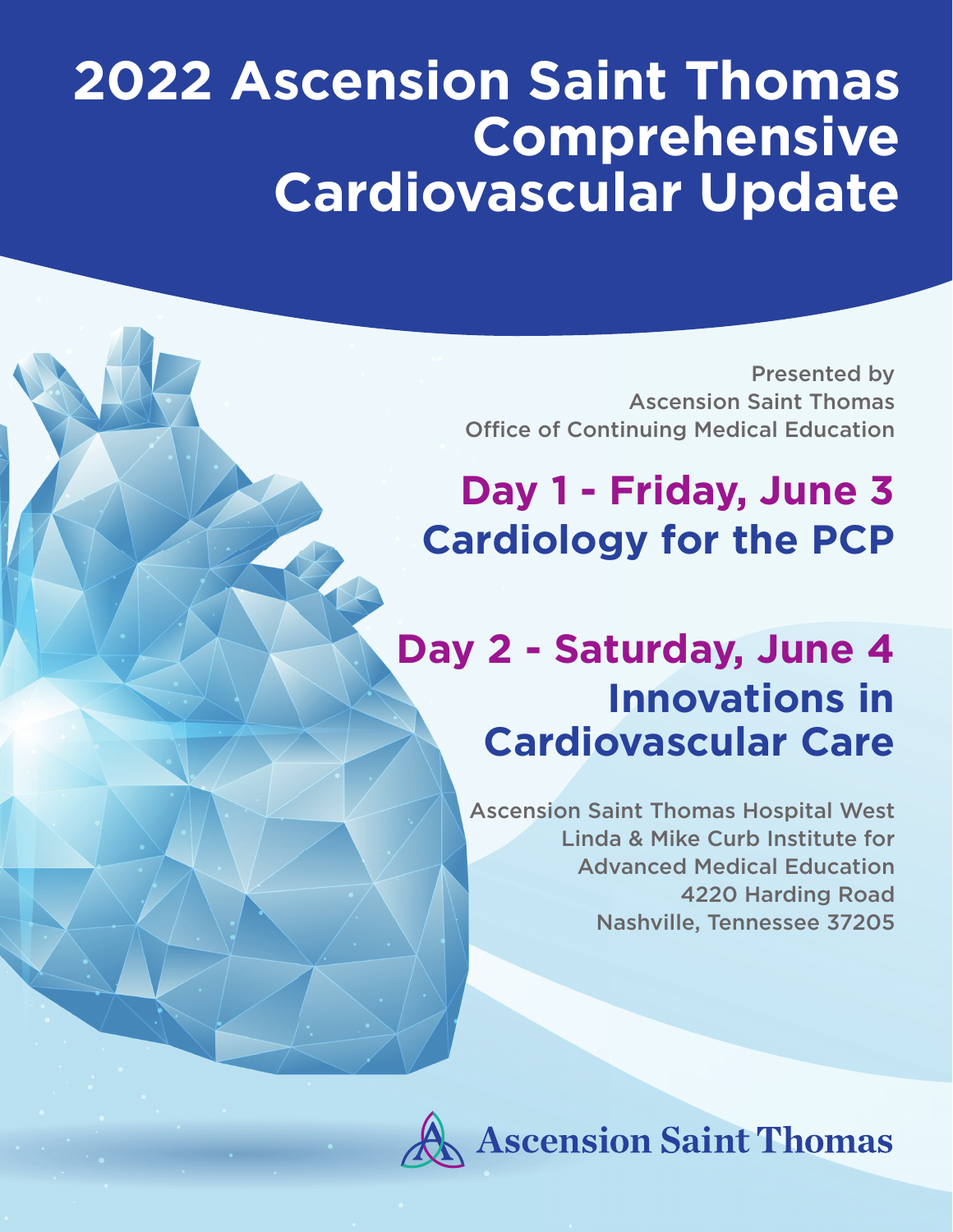#### Course Information

Please join us for our *2022 Ascension Saint Thomas Comprehensive Cardiovascular Update*. All clinicians are invited to participate in Day 1 only, Day 2 only, or both days.

**Day 1: Friday, June 3rd:** This day is designed to meet the educational needs of primary care physicians, hospitalists, physician assistants, nurse practitioners, and other healthcare professionals who guide patients' heart health.

**Day 2: Saturday, June 4th:** This day is designed to meet the educational needs of cardiologists, cardiothoracic surgeons, perfusionists, physician assistants, nurse practitioners, and other healthcare professionals who manage patients with cardiovascular disease.

#### Ascension Saint Thomas Foundation

Thank you to the Ascension Saint Thomas Foundation for its generous support in honor of caregivers who participate in this conference. Our Foundation aligns itself with the mission of serving all persons, with special attention to those who are poor and vulnerable. It shares in Ascension's mission to provide spiritually centered, holistic care that sustains and improves the health of our communities. The Foundation relies on generous donors who support serving our ministry with compassion and gratitude for our caregivers.



# COVID-19 Information

In light of COVID-19, we will incorporate ways to protect the health and safety of all, including potential masking and vaccination requirements. Our auditorium and conference rooms offer sufficient space for participants to enjoy interacting in a safe environment. In addition, registration has been limited. Ascension Saint Thomas will continually assess the safety of hosting the conference in-person, and will reach out with additional information, if necessary. Thank you for your understanding and cooperation.

# **DAY 1 AGENDA Cardiology for the PCP** Friday, June 3, 2022

|              | 7:00 a.m. Conference Check-In                                                                                                                      |  |
|--------------|----------------------------------------------------------------------------------------------------------------------------------------------------|--|
| $7:45$ a.m.  | <b>Welcome &amp; Course Introduction</b><br>Jimmy L. Kerrigan, MD, FACC, FSCAI, RPVI                                                               |  |
| $8:00$ a.m.  | An Abridged Guide to Antiplatelet and Anticoagulant<br>Pharmacology in Cardiovascular Diseases<br>Elias V. Haddad, MD, FACC, FSCAI                 |  |
| $8:30$ a.m.  | <b>Lipid Management in Primary Care</b><br>Britten F. Young, MD                                                                                    |  |
| $9:00$ a.m.  | Updates in the Management of Hypertension<br>Haren D. Patel, MD                                                                                    |  |
| $9:20$ a.m.  | Panel Q&A                                                                                                                                          |  |
| $9:35$ a.m.  | <b>Break</b>                                                                                                                                       |  |
| $9:45$ a.m.  | Cardio Obstetrics: A Practical Guide for<br><b>Identifying and Managing Patients at Risk</b><br>Stacy F. Davis, MD, FACC<br>Cornelia R. Graves, MD |  |
| $10:15$ a.m. | The Role of SGLT2 Inhibitors in Cardiovascular<br><b>Disease</b><br>Mark F. Aaron, MD, FACC, FHFSA                                                 |  |
| 10:45 a.m.   | Cardiology Updates in the COVID-19 Era<br>Sasan Ryan Raissi, MD                                                                                    |  |
| 11:00 a.m.   | 2022 Update on Cardiovascular CT and<br>Echocardiography<br>Andrew O. Zurick, III, MD, FASE, FACC, FSCMR                                           |  |
| $11:15$ a.m. | Panel Q&A                                                                                                                                          |  |

| 11:30 a.m.  | Lunch                                                                                                                                                        |
|-------------|--------------------------------------------------------------------------------------------------------------------------------------------------------------|
|             | 12:00 p.m. Cardiac MRI and Nuclear Cardiology Updates<br>Sasan Ryan Raissi, MD                                                                               |
| 12:15 p.m.  | When is Surgery a Better Option for Our Patient<br>Than TAVR/TMVR or TEER?<br>Evelio Rodriguez, MD, FACS, FACC                                               |
| 12:45 p.m.  | <b>Outpatient Management of Post-Cardiac Surgery</b><br><b>Patients</b><br>Amber M. Edwards, MD                                                              |
| $1:15$ p.m. | Atrial Fibrillation: When to Refer to the EP<br>Robert Andrew Pickett, MD, FACC, FHRS                                                                        |
| $1:45$ p.m. | Panel Q&A                                                                                                                                                    |
| 2:00 p.m.   | <b>Break</b>                                                                                                                                                 |
| $2:10$ p.m. | Initial Evaluation of Arterial and Venous Disease<br>Hady T. Lichaa, MD, FACC, FSCAI, FSVM, RPVI                                                             |
| 2:40 p.m.   | <b>Hypertrophic Cardiomyopathy</b><br>Mark A. Zenker, MD, FACC, FASE                                                                                         |
| 3:10 p.m.   | <b>Current Outpatient Management of Pulmonary</b><br><b>Embolism for Primary Care Physicians</b><br>Brandon J. Hooks, DO, FCCP, FACOI                        |
| 3:40 p.m.   | Antiplatelet and Anticoagulant Management for the<br>Non-Cardiologist<br>W. Matt Bibb. PharmD. BCGP                                                          |
| 4:10 p.m.   | Panel Q&A                                                                                                                                                    |
| 4:25 p.m.   | <b>Closing Remarks</b><br>Jimmy L. Kerrigan, MD, FACC, FSCAI, RPVI                                                                                           |
| 4:30 p.m.   | Meet and Greet/Visit Exhibits                                                                                                                                |
| 6:00 p.m.   | <b>Keynote Presentation and Dinner</b><br>Cardiovascular Registries: Understanding Care in the<br>"Real World"<br>Frederick A. Masoudi, MD, MSPH, MACC, FAHA |
| 7:30 p.m.   | Adjourn                                                                                                                                                      |

# **DAY 2 AGENDA Innovations in Cardiovascular Care** Saturday, June 4, 2022

|           | 7:00 a.m. Conference Check-In                                             |
|-----------|---------------------------------------------------------------------------|
| 7:45 a.m. | Welcome & Course Introduction<br>Jimmy L. Kerrigan, MD, FACC, FSCAI, RPVI |

# **Electrophysiology**

| $8:00$ a.m.                   | AF Ablation State of the Art: Left Atrial Appendage<br><b>Occlusion Current Practice</b><br>Daniel W. Kaiser, MD |  |
|-------------------------------|------------------------------------------------------------------------------------------------------------------|--|
| $8:15$ a.m.                   | Ablation for VT: State of the Art<br>Ricardo M. Lugo, MD                                                         |  |
|                               | 8:30 a.m. Panel Q&A                                                                                              |  |
| <b>Cardiovascular Surgery</b> |                                                                                                                  |  |
| 8:45 a.m.                     | Aortic Aneurysms: What to Watch for and When to<br>Refer On<br>Clayton A. Kaiser, MD                             |  |
| 9:00 a.m.                     | TAVR Update: Can We Do Any Better?<br>Evelio Rodriguez, MD, FACS, FACC                                           |  |
| $9:15$ a.m.                   | <b>Update on Coronary Surgery</b><br>Amber M. Edwards, MD                                                        |  |
| 9:30 a.m.                     | Panel Q&A                                                                                                        |  |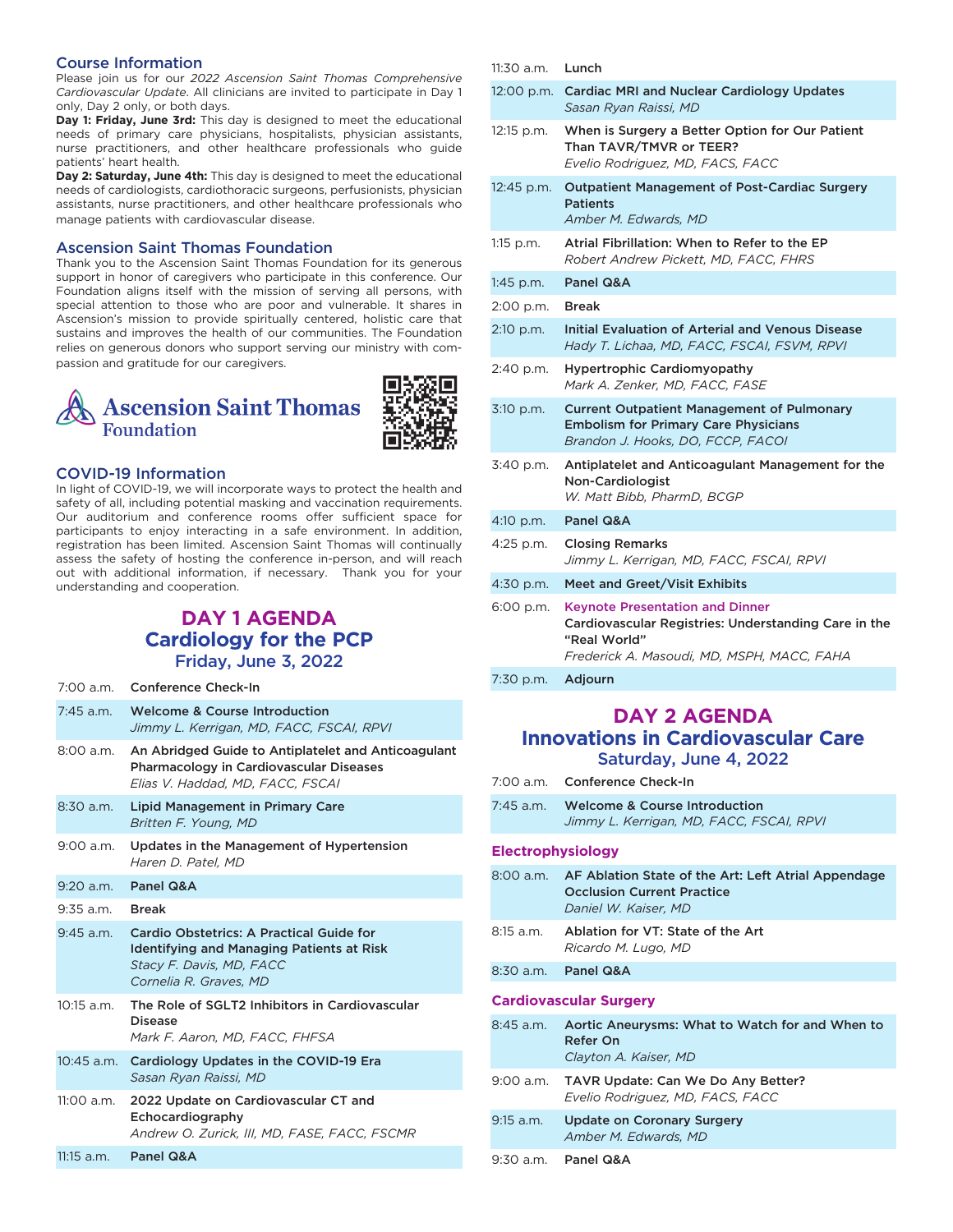#### 9:45 a.m. Break

#### **Structural Cardiology**

| $9:55$ a.m.                      | <b>Update on Aortic Valve Interventions</b><br>Mark A. Robbins, MD                                                                   |  |
|----------------------------------|--------------------------------------------------------------------------------------------------------------------------------------|--|
| 10:10 a.m.                       | Advanced Cardiovascular Imaging in the Era of<br><b>Transcatheter Therapy and Structural Heart Diseases</b><br>Sasan Ryan Raissi, MD |  |
| 10:30 a.m.                       | Cardio-Oncology: Advancing the Cardiovascular Care<br>of the Oncology Patient<br>Sasan Ryan Raissi, MD                               |  |
| 10:45 a.m.                       | <b>Future Trends in Mitral and Tricuspid Valve</b><br><b>Disease Management</b><br>Evelio Rodriguez, MD, FACS, FACC                  |  |
| $11:00$ a.m.                     | <b>Lifetime Management of Aortic Stenosis:</b><br><b>Controversies and Unanswered Questions</b><br>M. Andrew Morse, MD               |  |
| 11:15 a.m.                       | Cardiac Amyloidosis<br>Mark A. Zenker, MD, FACC, FASE                                                                                |  |
| 11:30 a.m.                       | Panel Q&A                                                                                                                            |  |
| $11:45$ a.m.                     | Lunch                                                                                                                                |  |
| <b>Interventional Cardiology</b> |                                                                                                                                      |  |
| 12:15 p.m.                       | <b>Pulmonary Embolism: Current Practice for</b><br><b>Cardiovascular Specialists</b><br>Brandon J. Hooks, DO, FACCP, FACOI           |  |
| 12:30 p.m.                       | <b>IVUS/OCT and PCI Optimization</b><br>James T. Torey, PA-C                                                                         |  |
| 12:45 p.m.                       | You've Got Some Nerve: Updates in Renal Denervation<br>Amit N. Keswani, MD                                                           |  |
| 1:00 p.m.                        | Panel Q&A                                                                                                                            |  |
| <b>Vascular Cardiology</b>       |                                                                                                                                      |  |
| 1:15 p.m.                        | <b>Optimal Medical Therapy for Patients with</b><br><b>Peripheral Artery Disease</b><br>Jacob Coby Grand, MD                         |  |
| $1:30$ p.m.                      | Update on Endovascular Therapies for Peripheral<br><b>Vascular Disease</b><br>Mark Koenig, MD                                        |  |
| 1:45 p.m.                        | <b>Interventional Therapies for Chronic</b><br>Post-Thrombotic Syndrome<br>Hady T. Lichaa, MD, FACC, FSCAI, FSVM, RPVI               |  |
| 2:00 p.m.                        | Panel Q&A                                                                                                                            |  |
| 2:15 p.m.                        | <b>Break</b>                                                                                                                         |  |
| <b>Imaging</b>                   |                                                                                                                                      |  |
| 2:25 p.m.                        | Advancements in Cardiovascular CT and<br>Echocardiography<br>Andrew O. Zurick, III, MD, FASE, FACC, FSCMR                            |  |
| 2:45 p.m.                        | <b>Advancements in Cardiac MRI</b><br>Sasan Ryan Raissi, MD                                                                          |  |
| 3:05 p.m.                        | <b>Cardiovascular Risk Stratification</b><br>Andrew O. Zurick, III, MD, FASE, FACC, FSCMR                                            |  |
| 3:25 p.m.                        | Panel Q&A                                                                                                                            |  |
|                                  | <b>Congestive Heart Failure</b>                                                                                                      |  |
| 3:40 p.m.                        | Cardiogenic Shock: Timing is Everything                                                                                              |  |

*J. Barr Biglane, MD*

| 3:55 p.m.   | Why Does Anyone Really Need to See a Heart<br><b>Failure Specialist?</b><br>Don B. Chomsky, MD                |
|-------------|---------------------------------------------------------------------------------------------------------------|
| 4:10 p.m.   | <b>Evolution of Remote Monitoring</b><br>J. Barr Biglane, MD                                                  |
| $4:25$ p.m. | <b>Guideline Directed Management of Systolic Heart</b><br>Failure: What's the Big Deal?<br>Don B. Chomsky, MD |
| 4:40 p.m.   | <b>Panel Q&amp;A</b>                                                                                          |
| 4:55 p.m.   | <b>Closing Remarks</b><br>Jimmy L. Kerrigan, MD, FACC, FSCAI, RPVI                                            |
| 5:00 p.m.   | Adjourn                                                                                                       |
|             |                                                                                                               |

#### Learning Objectives

As a result of attending the Keynote Presentation and Dinner, learners will be able to:

- Recognize the scope and use of cardiovascular registries at Ascension.
- Describe examples of the role of registries in advancing high quality cardiovascular care.

As a result of participating in Day 1 of the conference, learners will be able to:

- Describe technological and pharmaceutical advancements in cardiovascular care.
- Develop strategies for optimal care of patients with cardiovascular diseases and conditions.
- Apply current guidelines, standards of care, and salutary practices to the care of patients with cardiovascular conditions.
- Identify scenarios for appropriate referral to cardiovascular specialists.
- Enhance collaboration with cardiovascular specialists for optimal patient outcomes.

#### As a result of participating in Day 2 of the conference, learners will be able to:

- Describe technological and pharmaceutical innovations in cardiovascular care.
- Articulate clinical recommendations and conclusions derived from current cardiovascular research.
- Develop strategies for applying clinical recommendations and innovations in practice.
- Apply current guidelines, standards of care, and salutary practices to the care of patients with complex cardiovascular conditions.

Learning objectives for each educational session will be provided at the conference.

# Planners and Faculty

#### Keynote Presenter

**Frederick A. Masoudi, MD, MSPH, MACC, FAHA**

Chief Science Officer, VP of Research and Analytics Ascension

#### Course Directors

**Jimmy L. Kerrigan, MD, FACC, FSCAI, RPVI**

Interventional Cardiologist Co-Director, Advanced Coronary Therapeutics Program Co-Director, Pulmonary Embolism Response Team Ascension Saint Thomas Heart West Chair, Ascension Chronic Total Occlusion Interventional Cardiology Affinity Group Assistant Professor, Department of Clinical Medical Education University of Tennessee Health Science Center College of Medicine

# **David C. Bauman, MD**

Family Medicine Physician Ascension Medical Group Saint Thomas New Salem Assistant Professor, Department of Clinical Medical Education University of Tennessee Health Science Center College of Medicine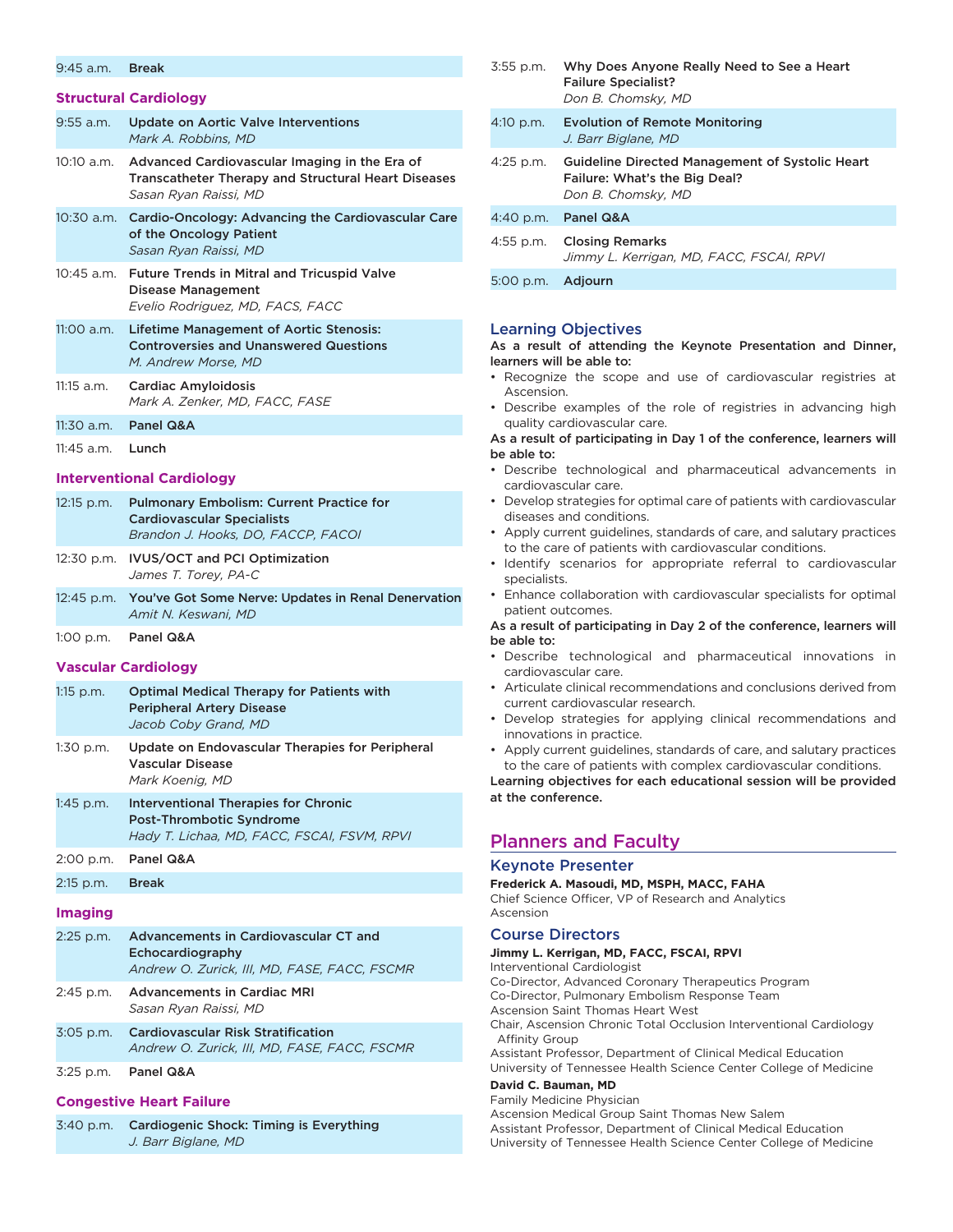#### **Elias V. Haddad, MD, FACC, FSCAI**

Interventional Cardiologist Co-Director Advanced Coronary Therapeutics Program

Ascension Saint Thomas Heart West

Associate Program Director, Cardiovascular Disease Fellowship Program

Assistant Professor, Department of Clinical Medical Education University of Tennessee Health Science Center College of Medicine

#### **Hady T. Lichaa, MD, FACC, FSCAI, FSVM, RPVI**

Interventional Cardiovascular Specialist

Ascension Saint Thomas Heart Assistant Professor, Department of Clinical Medical Education University of Tennessee Health Science Center College of Medicine

### **M. Andrew Morse, MD**

Interventional Cardiologist Ascension Saint Thomas Heart West Assistant Professor, Department of Clinical Medical Education University of Tennessee Health Science Center College of Medicine

#### **Timir K. Paul, MD, PhD, FACC, FSCAI, FAHA**

Interventional Cardiologist Ascension Saint Thomas Heart West

Program Director, Cardiovascular Disease Fellowship Program Associate Professor, Department of Clinical Medical Education University of Tennessee Health Science Center College of Medicine

#### **Robert Andrew Pickett, MD, FACC, FHRS**

Cardiac Electrophysiologist Ascension Saint Thomas Heart Midtown Assistant Professor, Department of Clinical Medical Education University of Tennessee Health Science Center College of Medicine

# **Geoffrey H. Smallwood, MD**

Chief Academic Officer Ascension Saint Thomas Chair, Department of Clinical Medical Education University of Tennessee Health Science Center College of Medicine

# Planners, Section Leaders, and Faculty

#### **Mark F. Aaron, MD, FACC, FHFSA**

Chief of Staff, Ascension Saint Thomas Hospital West Chief of Cardiology, Ascension Saint Thomas Heart Co-Director, Ascension Tennessee Cardiovascular Service Line Assistant Professor, Department of Clinical Medical Education University of Tennessee Health Science Center College of Medicine

#### **W. Matt Bibb, PharmD, BCGP**

Pharmacist Ascension Saint Thomas Hospital West

# **J. Barr Biglane, MD - Conference Section Leader**

Advanced Heart Failure and Transplant Cardiology Ascension Saint Thomas Heart Assistant Professor, Department of Clinical Medical Education University of Tennessee Health Science Center College of Medicine

#### **Angel Chandler, RN - Conference Planner**

Cardiac Services Program Coordinator Ascension Saint Thomas Heart West

#### **Don B. Chomsky, MD - Conference Section Leader**

Medical Director, Mechanical Circulatory Support Program Advanced Heart Failure and Transplant Cardiology Ascension Saint Thomas Heart

Assistant Professor, Department of Clinical Medical Education University of Tennessee Health Science Center College of Medicine

# **Stacy F. Davis, MD, FACC**

Advanced Heart Failure and Transplant Cardiology Director, Comprehensive Heart Failure Center Ascension Saint Thomas Heart Midtown Co-Director, Collaborative Perinatal Cardiac Center Assistant Professor, Department of Clinical Medical Education University of Tennessee Health Science Center College of Medicine

#### **Amber M. Edwards, MD - Conference Section Leader**

Cardiothoracic Surgeon Ascension Saint Thomas Heart West

#### **Jacob Coby Grand, MD**

Fellow Physician, Vascular Medicine Vanderbilt University Medical Center Incoming Fellow Physician, Cardiovascular Disease University of Tennessee Health Science Center College of Medicine

#### **Cornelia R. Graves, MD**

Medical Director, Tennessee Maternal Fetal Medicine Director of Perinatal Services, Ascension Saint Thomas Co-Director, Collaborative Perinatal Cardiac Center Professor, Department of Clinical Medical Education University of Tennessee Health Science Center College of Medicine Clinical Professor, Vanderbilt University Adjunct Professor, Meharry Medical College

#### **Brandon J. Hooks, DO, FCCP, FACOI**

Pulmonary Disease & Critical Care Medicine Clinical Assistant Professor Medical Director, Pulmonary Embolism Response Team, Pulmonary Embolism Follow Up Clinic Ascension Borgess Hospital Western Michigan University Homer Stryker M.D. School of Medicine

# **Clayton A. Kaiser, MD**

Cardiothoracic Surgeon Director, Aortic Center Ascension Saint Thomas Heart

#### **Daniel W. Kaiser, MD**

Cardiac Electrophysiologist Ascension Saint Thomas Heart Midtown Assistant Professor, Department of Clinical Medical Education University of Tennessee Health Science Center College of Medicine

# **Amit N. Keswani, MD**

Interventional Cardiologist

# **Mark Koenig, MD**

Interventional Cardiologist Ascension Saint Thomas Heart

#### **Ricardo M. Lugo, MD**

Cardiac Electrophysiologist Ascension Saint Thomas Heart West Assistant Professor, Department of Clinical Medical Education University of Tennessee Health Science Center College of Medicine

#### **Haren D. Patel, MD**

Cardiologist

Ascension Saint Thomas Heart West Assistant Professor, Department of Clinical Medical Education University of Tennessee Health Science Center College of Medicine

#### **Sasan Ryan Raissi, MD - Conference Section Leader**

Cardiologist, Advanced Cardiovascular Imaging and Structural Heart Ascension Saint Thomas Heart West Assistant Professor, Department of Clinical Medical Education

#### University of Tennessee Health Science Center College of Medicine **Mark A. Robbins, MD**

Interventional Cardiologist Ascension Saint Thomas Heart West

### **Evelio Rodriguez, MD, FACS, FACC - Conference Section Leader**  Chief of Cardiac Surgery

Co-Director, Ascension Tennessee Cardiovascular Service Line Medical Director of Saint Thomas Research Institute Ascension Saint Thomas Associate Professor, Department of Clinical Medical Education University of Tennessee Health Science Center College of Medicine

## **W. David Thompson, MD, FACC - Conference Section Leader**

Cardiac Electrophysiology Ascension Saint Thomas Heart West

#### **James T. Torey, PA-C**

Director, Intravascular Imaging and Physiology Ascension St. John Hospital and Medical Center

## **Britten F. Young, MD**

Cardiologist Ascension Saint Thomas Heart Franklin

## **Mark A. Zenker, MD, FACC, FASE**

Medical Director, Hypertrophic and Cardiac Amyloid Centers Ascension Saint Thomas Heart

Assistant Professor, Department of Clinical Medical Education University of Tennessee Health Science Center College of Medicine

#### **Andrew O. Zurick, III, MD, FASE, FACC, FSCMR - Conference Section Leader**

Medical Director, Cardiovascular CT & MRI Ascension Saint Thomas Heart Assistant Professor, Department of Clinical Medical Education University of Tennessee Health Science Center College of Medicine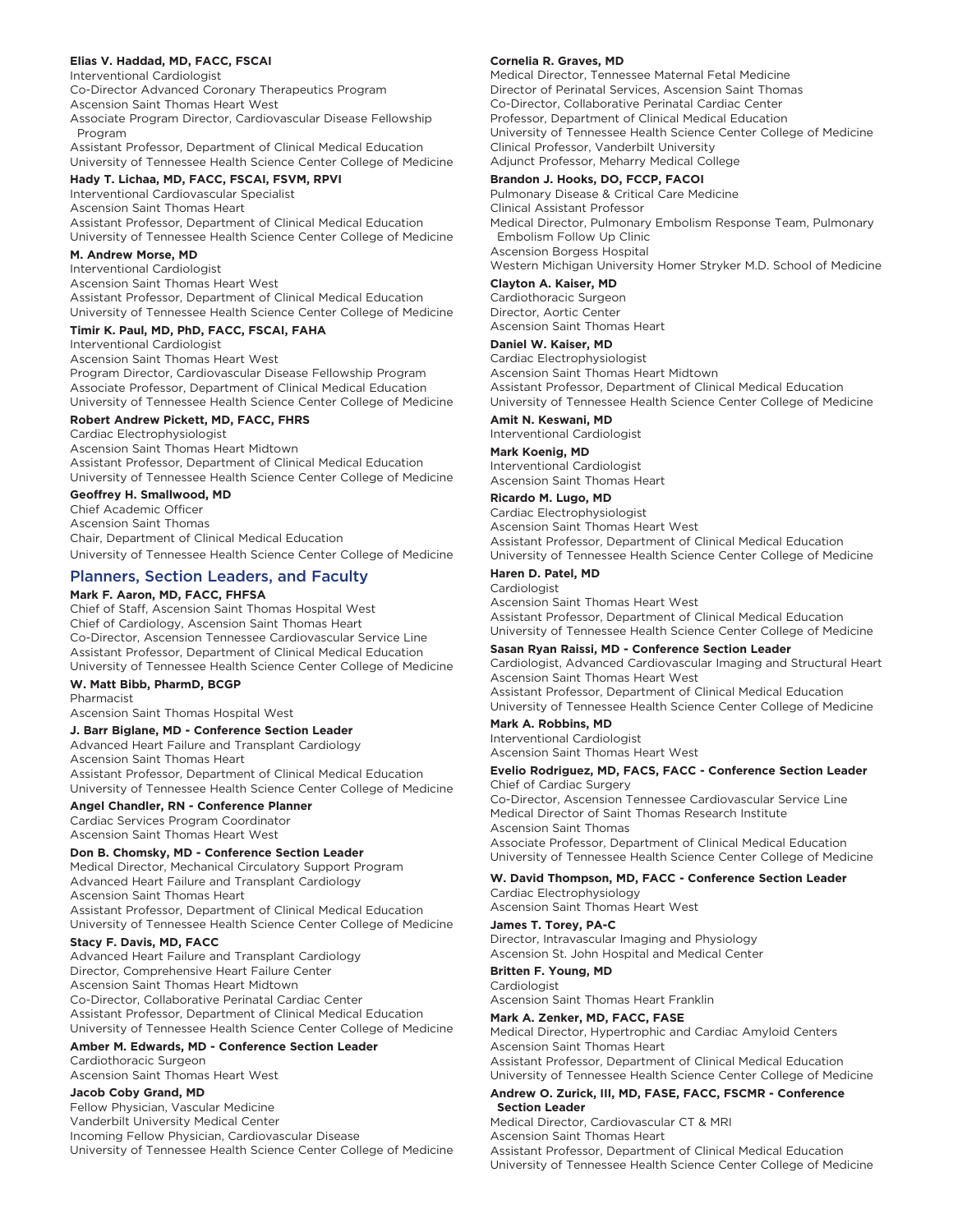**Register Online with Visa or Mastercard www.sthscme.com**

Registration fees include food, beverages, and educational presentations. **You must register separately for the Keynote Presentation and Dinner.** You will receive a confirmation email upon registration. If you do not receive a confirmation email, please email Katlyn.Brooks@ascension.org.



| <b>Registration Form for Email, Fax, or U.S. Mail</b>                                                                                                                                                                                                                                                                                                                                                                                                                                                                                                                                                                                                             |                                                                                                                                                                                                                                                                                                                                                                                                                                                                                                                                                                                                                                                                                                                                                                                                                                                                                                                                                                                                                                                                                                                                                                                                                                |  |  |  |
|-------------------------------------------------------------------------------------------------------------------------------------------------------------------------------------------------------------------------------------------------------------------------------------------------------------------------------------------------------------------------------------------------------------------------------------------------------------------------------------------------------------------------------------------------------------------------------------------------------------------------------------------------------------------|--------------------------------------------------------------------------------------------------------------------------------------------------------------------------------------------------------------------------------------------------------------------------------------------------------------------------------------------------------------------------------------------------------------------------------------------------------------------------------------------------------------------------------------------------------------------------------------------------------------------------------------------------------------------------------------------------------------------------------------------------------------------------------------------------------------------------------------------------------------------------------------------------------------------------------------------------------------------------------------------------------------------------------------------------------------------------------------------------------------------------------------------------------------------------------------------------------------------------------|--|--|--|
| 2022 Ascension Saint Thomas Comprehensive Cardiovascular Update<br>Linda & Mike Curb Institute for Advanced Medical Education   Ascension Saint Thomas Hospital West<br>Friday and Saturday, June 3-4, 2022                                                                                                                                                                                                                                                                                                                                                                                                                                                       |                                                                                                                                                                                                                                                                                                                                                                                                                                                                                                                                                                                                                                                                                                                                                                                                                                                                                                                                                                                                                                                                                                                                                                                                                                |  |  |  |
| ___MD ____DO ____NP ____PA ____RN                                                                                                                                                                                                                                                                                                                                                                                                                                                                                                                                                                                                                                 | Day 1 Only, Friday, June 3rd: Cardiology for the PCP -<br>7.50 AMA PRA Category 1 Credits™<br>\$150.00 Physician<br><u> Albanya di Barat di Barat di Barat di Barat di Barat di Barat di Barat di Barat di Barat di Barat di Barat di Barat di Barat di Barat di Barat di Barat di Barat di Barat di Barat di Barat di Barat di Barat di Barat di Ba</u><br>\$110.00 Other Learner (NP, PA, RN, Other)<br>$\overline{\phantom{a}}$<br>\$50.00 Resident/Fellow/Student<br>$\frac{1}{2} \left( \frac{1}{2} \right) \left( \frac{1}{2} \right) \left( \frac{1}{2} \right) \left( \frac{1}{2} \right) \left( \frac{1}{2} \right) \left( \frac{1}{2} \right) \left( \frac{1}{2} \right) \left( \frac{1}{2} \right) \left( \frac{1}{2} \right) \left( \frac{1}{2} \right) \left( \frac{1}{2} \right) \left( \frac{1}{2} \right) \left( \frac{1}{2} \right) \left( \frac{1}{2} \right) \left( \frac{1}{2} \right) \left( \frac{1}{2} \right) \left( \frac$<br>$\sim$<br>Saint Thomas Non-Physician Associate or AST<br>Resident/Fellow<br>\$0.00 Physician or Advanced Practice Provider who<br>wishes to attend, but claim no CME credits. Thank you<br>to the Ascension Saint Thomas Foundation for making<br>this option possible. |  |  |  |
|                                                                                                                                                                                                                                                                                                                                                                                                                                                                                                                                                                                                                                                                   |                                                                                                                                                                                                                                                                                                                                                                                                                                                                                                                                                                                                                                                                                                                                                                                                                                                                                                                                                                                                                                                                                                                                                                                                                                |  |  |  |
| $\begin{picture}(150,10) \put(0,0){\vector(1,0){100}} \put(15,0){\vector(1,0){100}} \put(15,0){\vector(1,0){100}} \put(15,0){\vector(1,0){100}} \put(15,0){\vector(1,0){100}} \put(15,0){\vector(1,0){100}} \put(15,0){\vector(1,0){100}} \put(15,0){\vector(1,0){100}} \put(15,0){\vector(1,0){100}} \put(15,0){\vector(1,0){100}} \put(15,0){\vector(1,0){100}}$                                                                                                                                                                                                                                                                                                | Day 2 Only, Saturday, June 4th: Innovations in Cardiovascular<br>Care - 8.00 AMA PRA Category 1 Credits™<br>\$160.00 Physician<br>\$120.00 Other Learner (NP, PA, RN, Other)<br><u>and the state</u><br>\$50.00 Resident/Fellow/Student<br>$\frac{1}{2}$ and $\frac{1}{2}$ . The set of $\mathcal{O}(\mathbb{R}^2)$<br>\$0.00 <u>  [D</u> Number - Ascension<br>$\overline{\phantom{a}}$                                                                                                                                                                                                                                                                                                                                                                                                                                                                                                                                                                                                                                                                                                                                                                                                                                       |  |  |  |
| <u> 1989 - Johann Stoff, deutscher Stoff, der Stoff, der Stoff, der Stoff, der Stoff, der Stoff, der Stoff, der S</u>                                                                                                                                                                                                                                                                                                                                                                                                                                                                                                                                             | Saint Thomas Non-Physician Associate or AST<br>Resident/Fellow<br>\$0.00 Physician or Advanced Practice Provider who<br>wishes to attend, but claim no CME credits. Thank you<br>to the Ascension Saint Thomas Foundation for making<br>this option possible.                                                                                                                                                                                                                                                                                                                                                                                                                                                                                                                                                                                                                                                                                                                                                                                                                                                                                                                                                                  |  |  |  |
|                                                                                                                                                                                                                                                                                                                                                                                                                                                                                                                                                                                                                                                                   | <b>Charge To:</b><br>Expiration Date ________________ Billing Zip Code ______________                                                                                                                                                                                                                                                                                                                                                                                                                                                                                                                                                                                                                                                                                                                                                                                                                                                                                                                                                                                                                                                                                                                                          |  |  |  |
| Keynote Presentation and Dinner, Friday, June 3rd -<br>1.00 AMA PRA Category 1 Credit™<br>\$25.00 per Attendee<br>Entire Conference, Days 1 and 2: Friday and Saturday, June 3-4 - • Fax form to (615) 222-6464<br>15.50 AMA PRA Category 1 Credits''"<br>\$250.00 Physician<br>\$200.00 Other Learner (NP, PA, RN, Other)<br>\$75.00 Resident/Fellow/Student<br>\$0.00<br>ID Number - Ascension<br>Saint Thomas Non-Physician Associate or AST<br>Resident/Fellow<br>\$0.00 Physician or Advanced Practice Provider who<br>wishes to attend, but claim no CME credits. Thank you<br>to the Ascension Saint Thomas Foundation for making<br>this option possible. | Signature and the state of the state of the state of the state of the state of the state of the state of the state of the state of the state of the state of the state of the state of the state of the state of the state of<br><b>Payment Options:</b><br>• Scan and Email form to Katlyn.Brooks@ascension.org<br>Make check payable to Ascension Saint Thomas<br>and mail with form to:<br><b>Continuing Medical Education</b><br>Ascension Saint Thomas Hospital West<br>4220 Harding Road<br>Nashville, TN 37205<br><b>CANCELLATION POLICY</b><br>Please email astcme@ascension.org by Friday, May 27th, if it is<br>necessary to cancel your registration. We will refund your fee<br>less \$25.00. No refund will be given after Friday, May 27, 2022.<br>If you happen to receive more than one brochure,<br>please share with a colleague. Thank you!                                                                                                                                                                                                                                                                                                                                                                 |  |  |  |